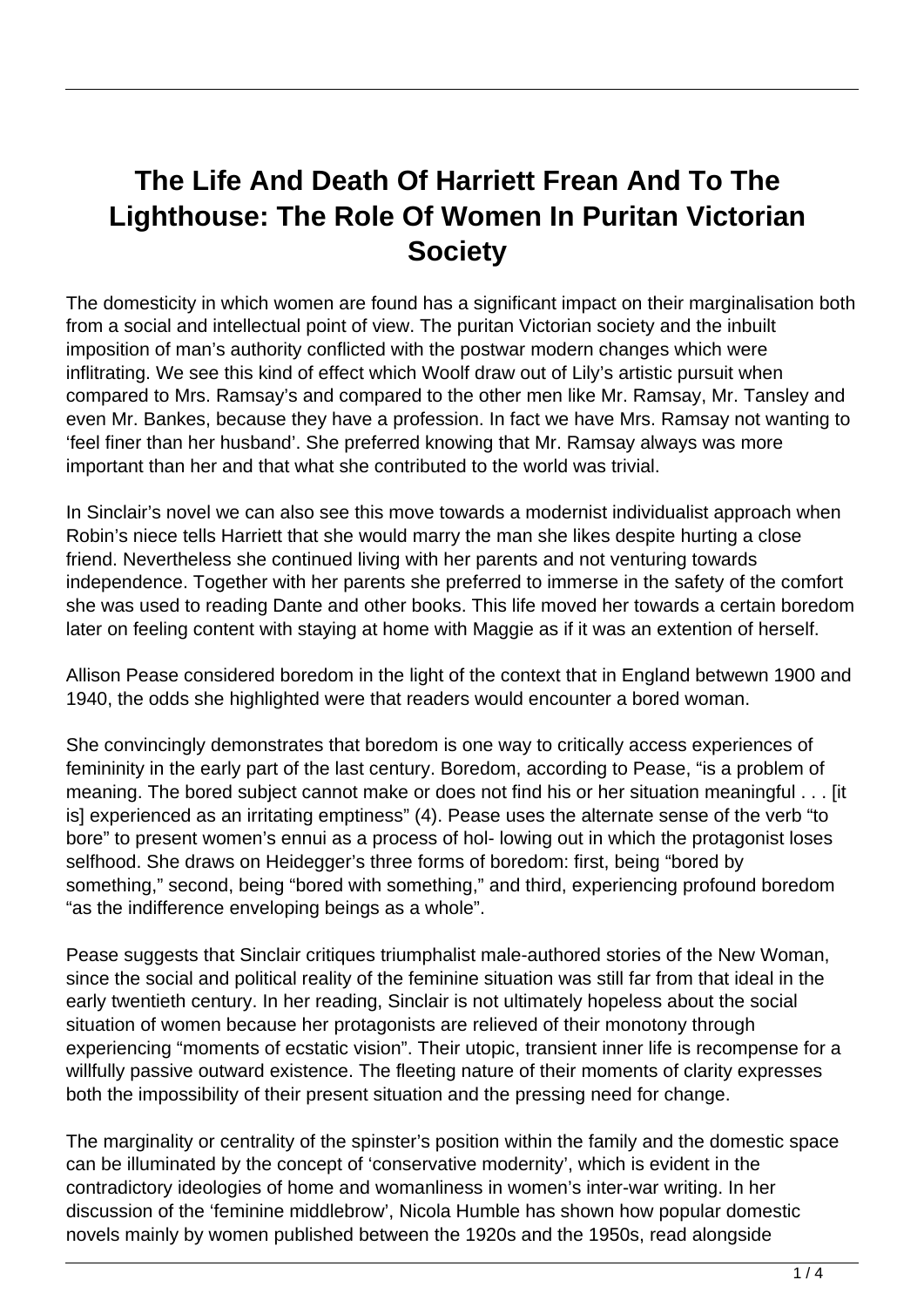cookbooks and new magazines such as Good Housekeeping (1922), 'worked through the middle-class woman's anxieties about her new responsibility for domestic labour, and helped to redefine domesticity as stylish'.

Being a spinster, such women remained isolated if not for some women friends. They were seen as beyond recovery from a sexual point of view. As if they are not sexual beings similar to men.

The spinster was then defined by lack, and many feminist writers chose to address the potential problem of her childlessness by refuting claims of her 'incompleteness', often by stressing her successful entry into politics or war work. Debates about married women's work, raising the issue of 'the double life, the double strain' of juggling work and motherhood.

Man thinks of his body as a direct and normal connection with the world, which he believes he apprehends objectively, whereas he regards the body of woman as a hindrance, a prison, weighed down by everything peculiar to it. 'The female is a female by virtue of a certain lack of qualities,' said Aristotle; 'we should regard the female nature as afflicted with a natural defectiveness.' The woman hence becomes an object or an accessory. There is importance given to the role of the woman who married or has children but that is were her definition as a woman stops. Her identity extend from domesticity and becomes an object to man.

"Indeed, she had the whole of the other sex under her protection; for reasons she could not explain, for their chivalry and valour, for the fact that they negotiated treaties, ruled India, controlled finance;" – Mrs Ramsay's thoughts Part 1, Chapter 1.

Sinclair perhaps is pessimistic about the emptiness of the spinster's existence once her relationship with the parents and later with the widowed parent is removed. Harriett secretly indulges in popular fiction as she did not want to read heavy subjects which move dissatisfies education and female friendship since she used to discuss weightier issues with her friend. Sinclair ironically remarks to the reader that 'a novelist . . . had no right to be obscure, or depressing, or to add needless unpleasantness to the unpleasantness that had to be' (p. 114), metafictionally commenting on her own privileging of the unpleasant obscurity of the bored spinster's story over 'frivolous' heterosexual romances.

Man can think of himself without woman. She cannot think of herself without man.' And she is simply what man decrees; thus she is called 'the sex', by which is meant that she appears essentially to the male as a sexual being. For him she is sex – absolute sex, no less. She is defined and differentiated with reference to man and not he with reference to her; she is the incidental, the inessential as opposed to the essential.

According to critics the reason for this marginality, repression, lack of possibility and being objectified, is that women lack concrete means for organising themselves into a unit which can stand face to face with the correlative unit. They have no past, no history, no religion of their own; and they have no such solidarity of work and interest as that of the proletariat.

They are not even promiscuously herded together in the way that creates community feeling among the American Negroes, the ghetto Jews, the workers of Saint-Denis, or the factory hands of Renault. They live dispersed among the males, attached through residence, housework, economic condition, and social standing to certain men – fathers or husbands – more firmly than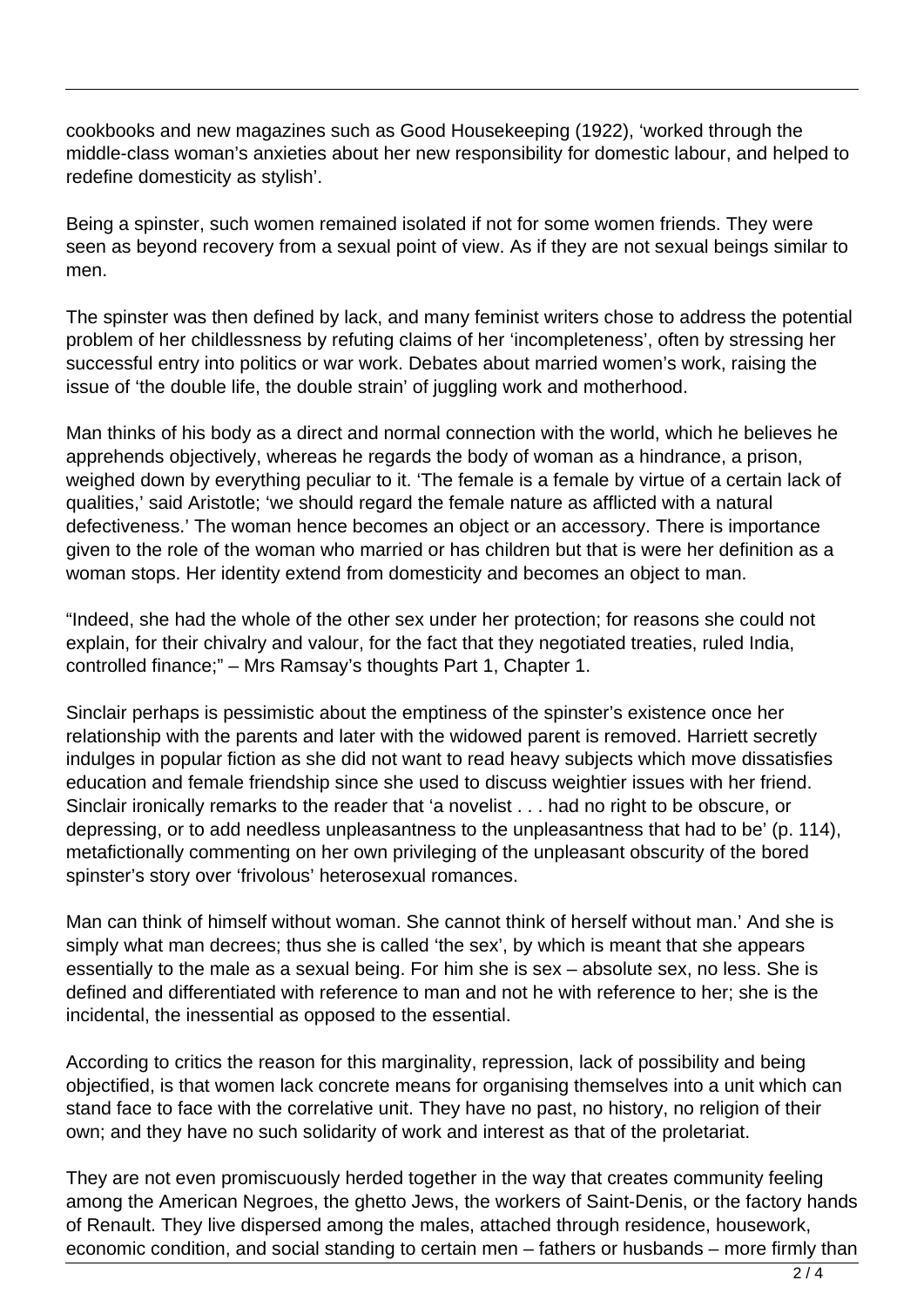they are to other women. If they belong to the bourgeoisie, they feel solidarity with men of that class, not with proletarian women; if they are white, their allegiance is to white men, not to Negro women.

Even if the opposition between modernity and convention can be mapped onto the urban–rural divide, the spinster heroine necessarily remains within the stultifying rural space in order to be trapped within convention, with restricted access to the urban where abnormality might be rewarded.

It is a repressed and competitive situation in which women find themselves as they are trapped into men's ideological sphere which is trapped in the dominant male discourse and lose their identity.

As women characters, the narrative is not a traditional one and due to their reflective heightened awareness, their identity and reality is indeterminite and unfinished in relation to a carying and complex modern experience. In addition, to demonstrate the underlying currents, the narratives make use of different symbols, such as the Window as title for the first part of To the Lighthouse and then having Lily painting Mrs. Ramsay, James and XXX composing a traingular effect almost a religious one. Other symbols include the sea and the Lighthouse which convey the continuouos rhythm of the characters' emotive life. In The Life and Death of Harriett Frean, there is the rose compion flower and Maggie's chubby baby who then died. This private symbolism may not totally be in a typical realist novel but in a way associated with other ideas as something in their vision. A vision of the reality behind the symbols. So facts and imagination are merged by means of images and symbols.

Both Woolf and Sinclair wrote as Imagists, and embraced the new form of writing the narrative which gives the latter a poetic force and draws a connection and continuity between the past to the future. The narratives despite being built on contexts which the authors were living and dealing with, they are able to challenge the preconceived notions and ideas which readers would have been holding. The symbol of the sea and the lighthouse was endearing and beautiful to Mrs Ramsay 'which seemed... to be running away into some moon country' could have been linked to the eventual return to the heavy jargon used by her husband. Through these symbolic associations Mrs Ramsay gains psychological freedom and feminises the moon cuntry, uninhabted by men with female qualities.

Yet in the sea/waves there is comfort and chaos, in the lighthouse a darkness and light – mystical impressions that are linked with the emotions of the characters. Woolf through the use of the lighthouse when it is lit, and the moving waves, reveals her modernist perception of identity as fluid. She constracts a view of narrative that rejects fixity and solidity as in Edwardian fiction. Mrs Ramsay identifies with the light and thinks that "when life sank down for a moment, the range of experience seemed limitless" – the mind is allowed to wander freely/ in freedom. So the beam of light enters her consciousness and makes her feel gret joy and spiritual uplift.

Even William Bankes looks at the sand dunes and thinks of his dwindling relationship with Mr Ramsay especially after the latter's marriage, 'the pulp had gone out of their friendship', yet his affection for Ramsay had not diminished. Through Woolf's writing she depicts Mr. Ramsay as despite being an intellectual and well-educated, he is limited, blind/unaware and narrowminded towards others. Woolf uses Mr Ramsay to represent her sense of the tyranny and egotism of the modern masculine culture and allows the reader to appreciate the difficulties